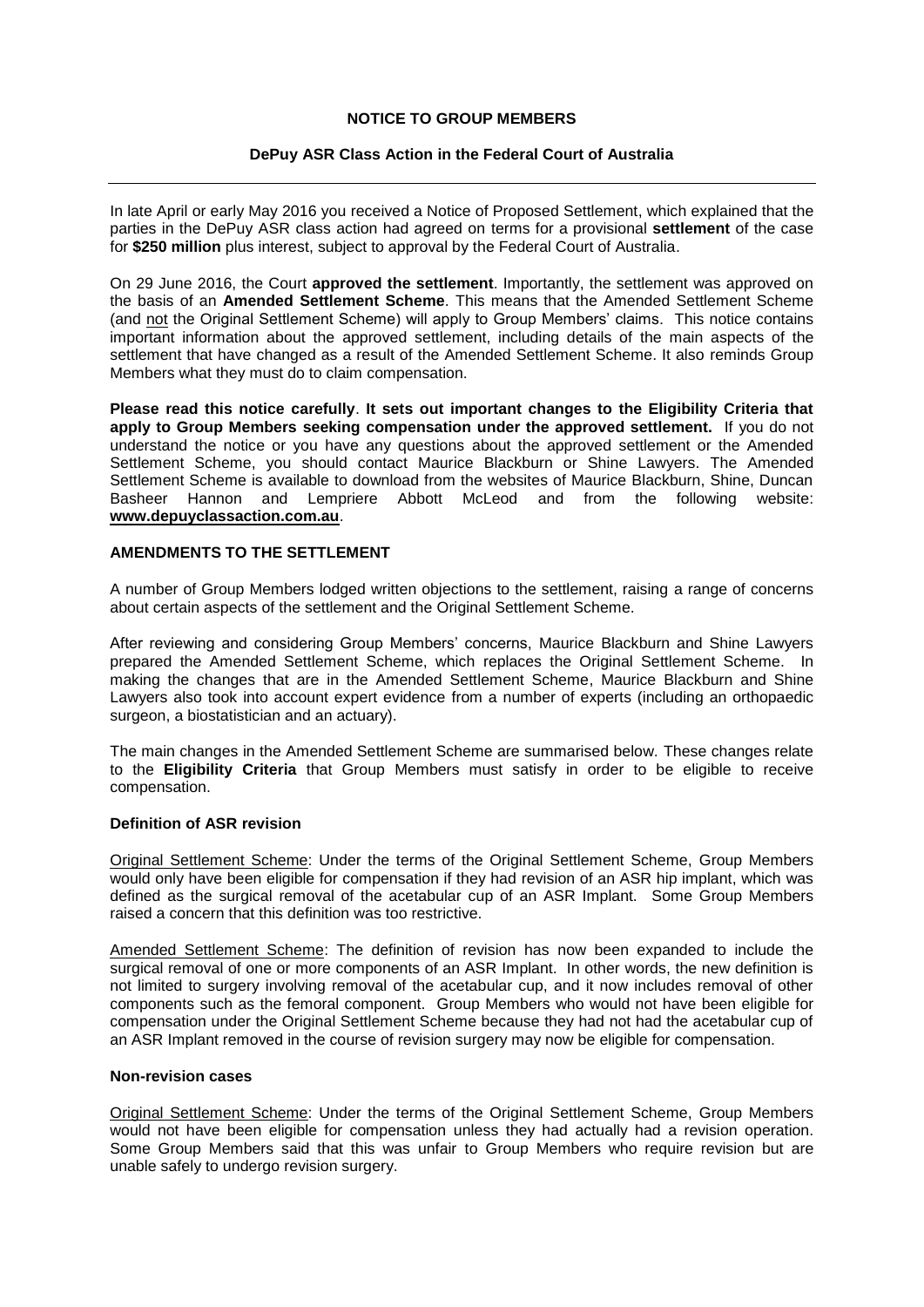Amended Settlement Scheme: Changes to the Scheme mean that Group Members will now be eligible to apply for compensation if they have had a "Deemed ASR Revision". A Group Member has had a Deemed ASR Revision if:

- 1. the surgical removal of one or more components of their ASR Implant is reasonably necessary to alleviate the Group Member's symptoms or due to abnormal diagnostic test results;
- 2. the Group Member is suffering from additional medical conditions (comorbidities) and, as a result, the performance of revision surgery poses an unacceptable risk of death or substantial deterioration of the Group Member's health;
- 3. it is highly likely that the group member would have undergone revision surgery if they did not suffer from those additional medical conditions (comorbidities); and
- 4. the above circumstances are unlikely to change before the  $13<sup>th</sup>$  anniversary of the Group Member having been implanted with the ASR Implant.

Group Members who would not have been eligible for compensation under the Original Settlement Scheme because they had not undergone revision surgery may now be eligible for compensation if they meet these four criteria.

#### **Time limit for ASR revision**

Original Settlement Scheme: Under the terms of the Original Settlement Scheme, Group Members would only have been eligible for compensation if their ASR revision was carried out earlier than 10 years after they were implanted with the ASR Implant. Some Group Members raised a concern that the 10 year time limit was too short.

Amended Settlement Scheme: The time limit for revisions has been extended from 10 years to 13 years.

Group Members who would not have been eligible for compensation under the Original Settlement Scheme because they had undergone revision surgery more than 10 years but less than 13 years after they were implanted with an ASR Implant may now be eligible for compensation.

However, the Amended Settlement Scheme no longer gives the Administrators a discretion to allow a late revision (that is, later than 13 years) if a medical contraindication delayed the revision operation. In other words, under the Amended Settlement Scheme, the 13 year time limit is final and not able to be extended in any way.

## **How many group members are likely to make a claim?**

The Notice of Proposed Settlement said that it was estimated that around 1,700 Group Members were likely to make a claim under the settlement.

As a result of the amendments to the Settlement Scheme set out above, it is now estimated that approximately 2,000 Group Members will be eligible to apply for compensation under the Amended Settlement Scheme. This estimate is based on the expert opinion of an actuary, who provided his best estimate taking into account, amongst other things, the number of ASR patients who had previously opted out of the DePuy ASR class action.

#### **WHAT GROUP MEMBERS NEED TO DO**

The settlement has now been approved by the Court on the basis of the Amended Settlement Scheme. The registration requirements set out in the Notice of Proposed Settlement still apply to all Group Members. As such, if you want to claim compensation in the settlement *but have not yet registered,* you must register your claim. You can register your claim online at the following website:

#### **[www.depuyclassaction.com.au](http://www.depuyclassaction.com.au/)**